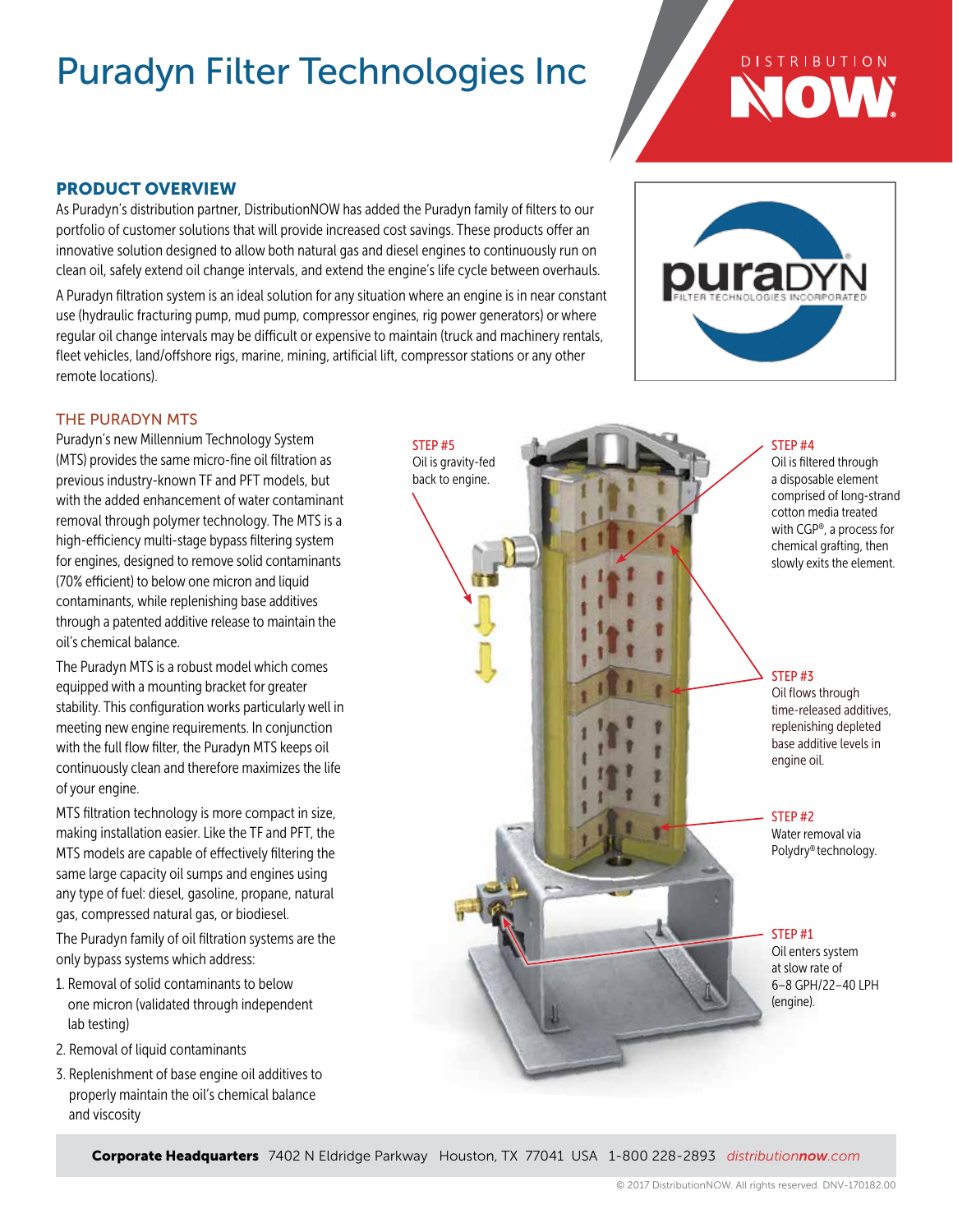

## COMPARISON PRODUCT

|                                          | <b>Centrifugal Filters</b> | Puradyn |
|------------------------------------------|----------------------------|---------|
| Removes contaminants to below one micron |                            |         |
| Certified green product                  |                            |         |
| Can be used inall industrial fluids      |                            |         |
| Removes water from oil                   |                            |         |
| Continuously clean oil                   |                            |         |
| Quick installation                       |                            |         |
| Increases time between oil changes       |                            |         |
| Replaces base additives                  |                            |         |
| Dependent on engine speed                |                            |         |
| Pump assisted                            |                            |         |

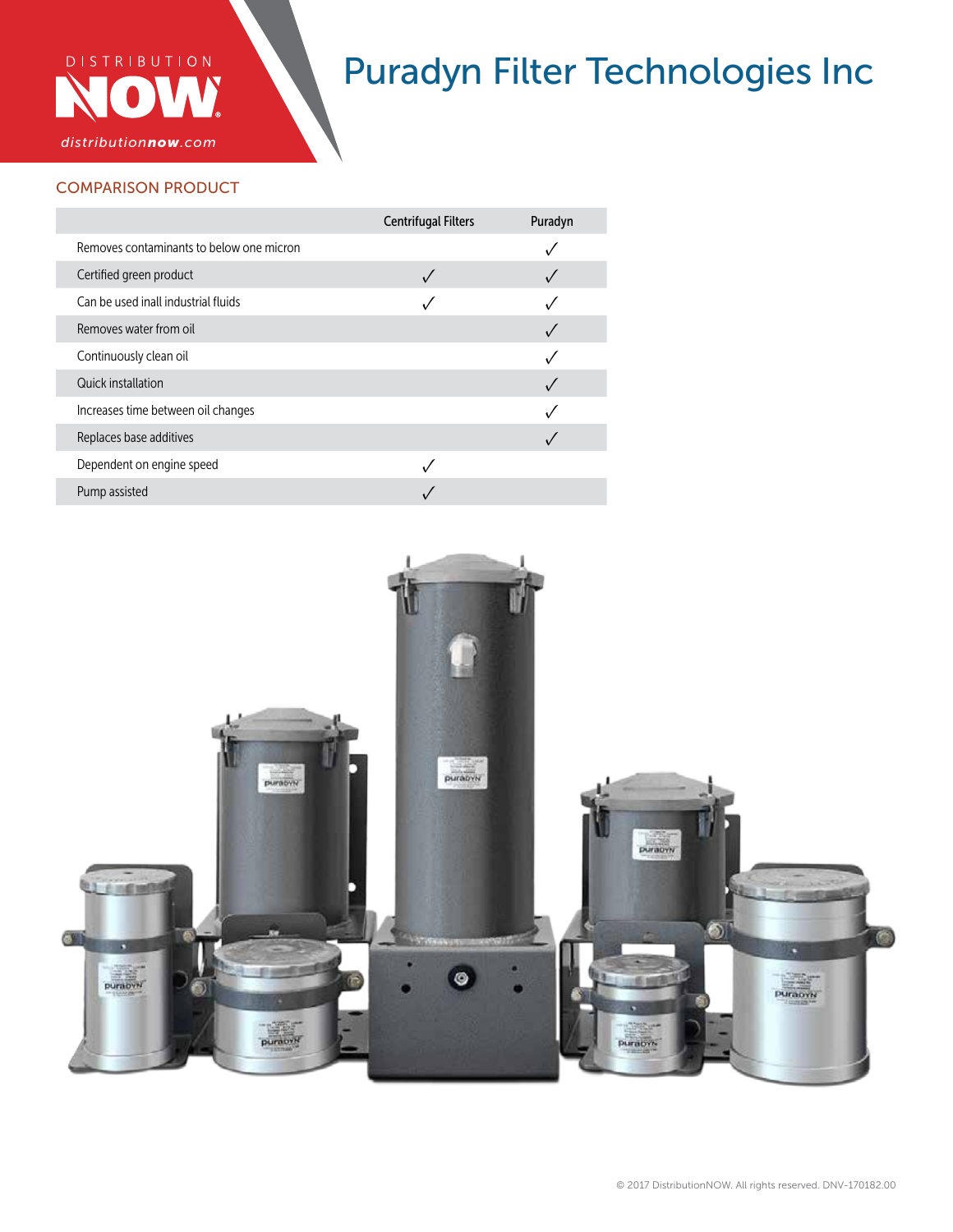

## AVAILABLE UNITS

| Model number                    | MTS-8             | <b>MTS-8X12</b>   | <b>MTS-12</b>     | <b>MTS-24</b>     | <b>MTS-40</b>     | <b>MTS-60</b>      | <b>MTS-240</b>   |
|---------------------------------|-------------------|-------------------|-------------------|-------------------|-------------------|--------------------|------------------|
| Maximum engine<br>oil capacity* | Up to 10 quarts   | Up to 24 quarts   | Up to 24 quarts   | Up to 44 quarts   | Up to 100 quarts  | Up to 172 quarts   | Up to 340 quarts |
|                                 | Up to 9.6 liters  | Up to 22.7 liters | Up to 22.7 liters | Up to 41.7 liters | Up to 94.7 liters | Up to 162.8 liters | Up to 322 liters |
| Flow rate (engines)             | $6-8$ GPH         | 6-8 GPH           | $6-8$ GPH         | $6-8$ GPH         | $6-8$ GPH         | $6 - 8$ GPH        | $6-8$ GPH        |
|                                 | 22-40 LPH         | 22-40 LPH         | 22-40 LPH         | 22-40 LPH         | 22-40 LPH         | 22-40 LPH          | 22-40 LPH        |
| Height**                        | 8.0 in.           | 11.1 in.          | 8.0 in.           | 11.0 in.          | 12.9 in.          | 16.9 in.           | 29.4 in.         |
|                                 | $20.3 \text{ cm}$ | 28.2 cm           | 20.3 cm           | 28.0 cm           | 32.8 cm           | 43.0 cm            | 74.7 cm          |
| Width                           | 7.0 in.           | 7.0 in.           | $9.3$ in.         | 9.3 in.           | 10.0 in.          | 10.0 in.           | 10.0 in.         |
|                                 | 17.8 cm           | 17.8 cm           | 23.6 cm           | 23.6 cm           | 25.4 cm           | 25.4 cm            | 25.4 cm          |
| Depth                           | 6.6 in.           | 6.6 in.           | 8.6 in.           | 8.6 in.           | 10.6 in.          | 10.6 in.           | 11.9 in.         |
|                                 | 16.8 cm           | 16.8 cm           | 21.8 cm           | 21.8 cm           | 27.0 cm           | 27.0 cm            | 27.0 cm          |
| Shipping weight                 | $9.5$ lbs         | 12.5 lbs          | 14.5 lbs          | 19.0 lbs          | 28.0 lbs          | 35.0 lbs           | 48.5 lbs         |
|                                 | 4.3 kg            | 5.7 <sub>kq</sub> | 6.6 kg            | 8.6 kg            | 12.7 kg           | 15.9 kg            | 22.0 kg          |

\* Severe applications and operating environments may require model size adjustment from that shown on the standard sizing chart above. Please contact your local distributor to confirm the correct size system for your appli

## COST SAVINGS EXAMPLE

## Puradyn Bypass Filter (Current vs. with Puradayn)

|                                                                                                                                                                               |             | Number                    |              |         | Total cost |               |           |  |
|-------------------------------------------------------------------------------------------------------------------------------------------------------------------------------|-------------|---------------------------|--------------|---------|------------|---------------|-----------|--|
| Expense                                                                                                                                                                       | Cost        | Current                   | with Puradyn | Current |            | with Puradayn |           |  |
| Oil replacement (85 gal)                                                                                                                                                      | 16.00       | 85                        | 3.0          | \$      | 1.360.00   |               | 48.00     |  |
| <b>Full flow filter</b>                                                                                                                                                       | 60.00<br>S. | 2                         | 2.0          | \$      | 120.00     | \$            | 120.00    |  |
| Labor for oil/filter change                                                                                                                                                   | 75.00       | 2                         | 0.5          | \$      | 150.00     | \$            | 37.50     |  |
| Puradyn bypass filter                                                                                                                                                         | \$141.00    | $\theta$                  | 1.0          | \$      | —          |               | 141.00    |  |
| 5000 hour Puradyn oil change                                                                                                                                                  | \$125.83    | 0                         | 1.2          | \$      | —          |               | 151.00    |  |
|                                                                                                                                                                               |             | Total cost per oil change |              |         | 1.630.00   | \$            | 497.5     |  |
| \$<br>19,560.00<br>Total annual cost                                                                                                                                          |             |                           |              | S       | 5.969.95   |               |           |  |
| Esimated annual savings                                                                                                                                                       |             |                           |              |         |            |               | 13,590.05 |  |
| * Blogge note that accumptions are based on QE as llon oil sumps. EQQ bours surrout oil drain. COQQ bours average appulaure with a desired oil shapes interval of EQQQ bours. |             |                           |              |         |            |               |           |  |

\* Please note that assumptions are based on 85 gallon oil sumps, 500 hours current oil drain, 6000 hours average annual use, with a desired oil change interval of 5000 hours.<br>\*\* Oil disposal costs will cause savings to inc